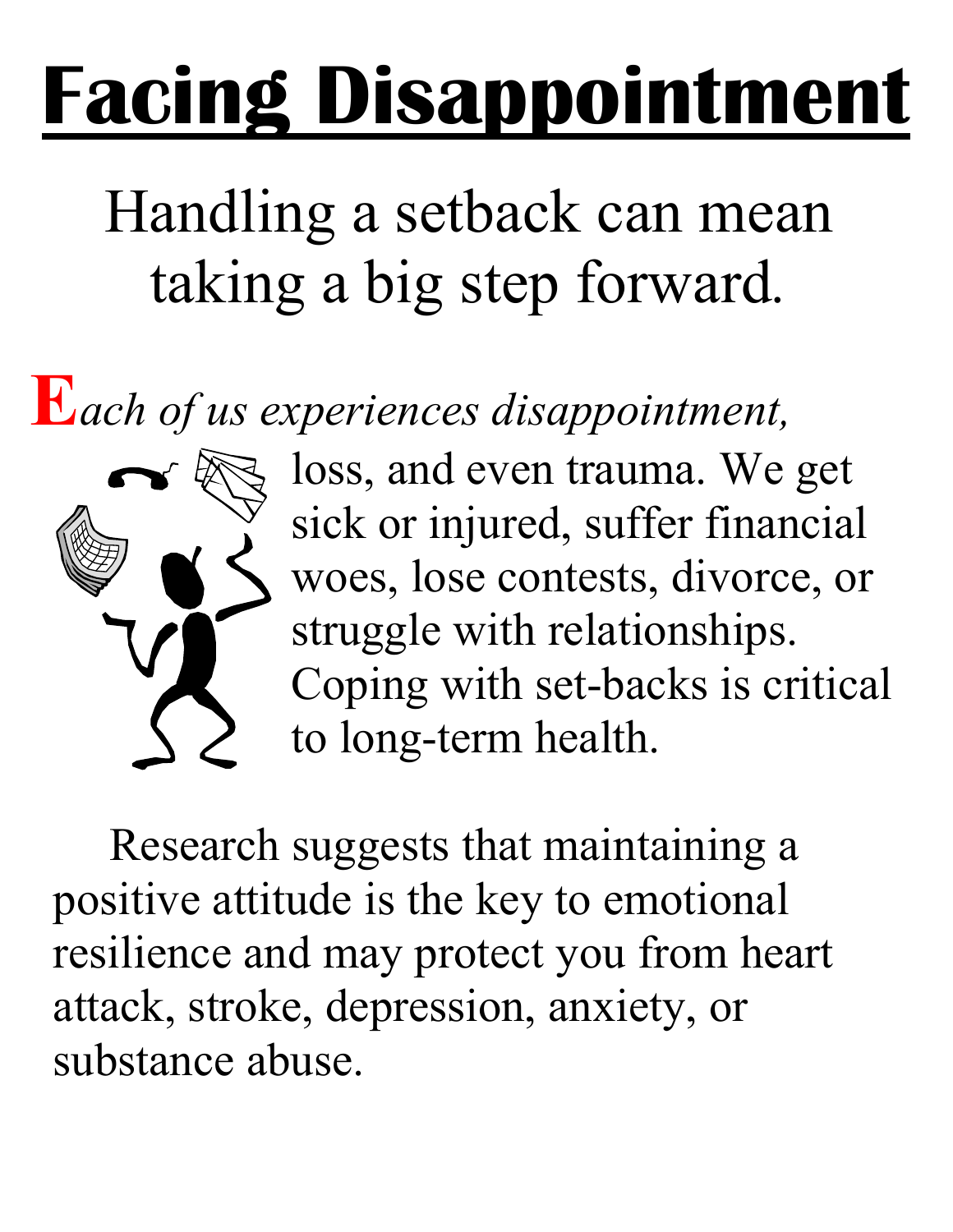*Here are some practical strategies for facing disappointment:* 

> **1** Avoid sudden judgments. You can't find a solution until you fully understand the problem.

**2** Look beyond the present. By viewing the problem as temporary in relation to the "big picture" it becomes less formidable than you thought.

**3** Take decisive action. Gaining control of a difficult situation quickly can reduce the stress it creates.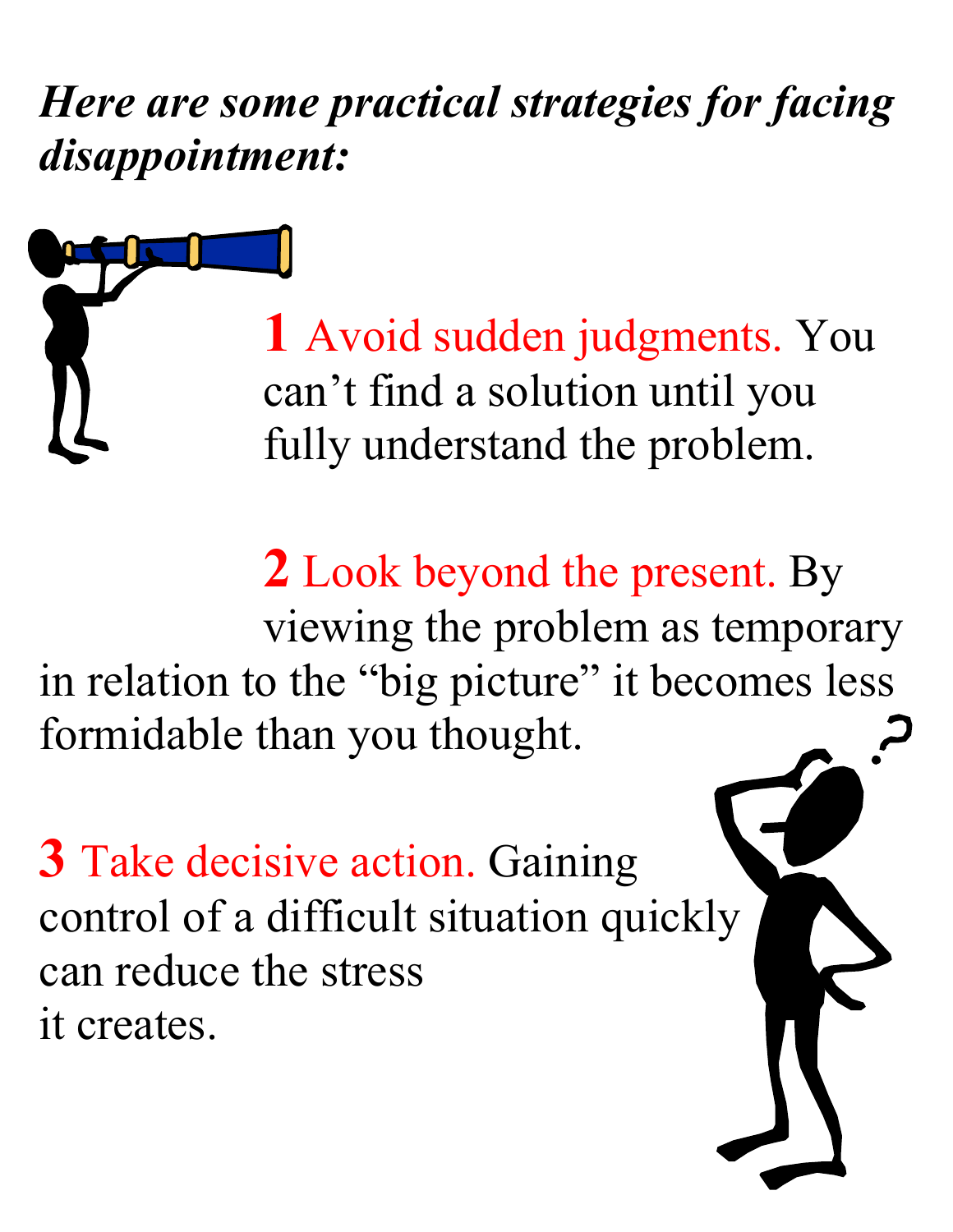

**5** Fix one piece at a time. Rather than trying to resolve everything at once, progress in stages to build confidence.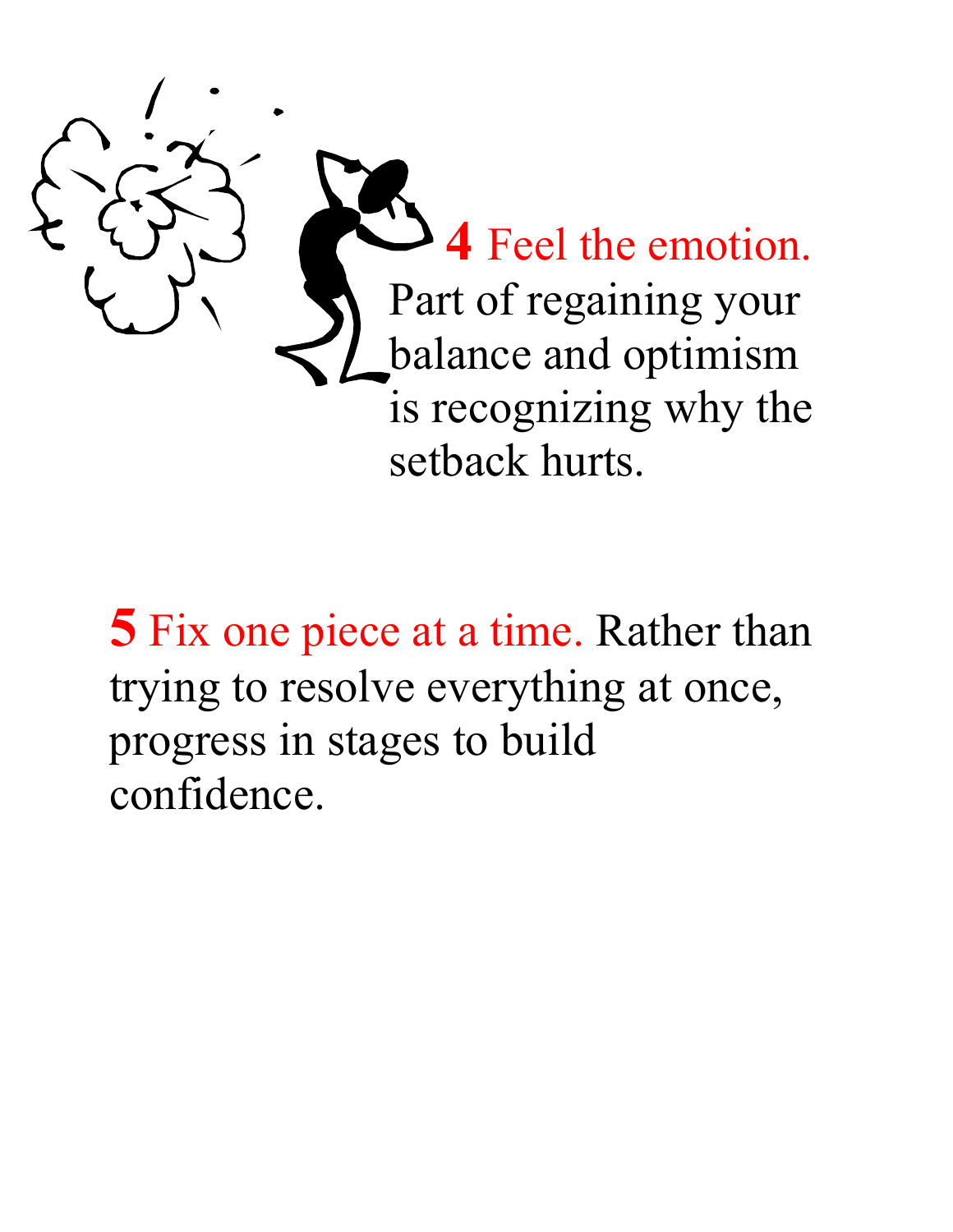**6** Count on Help. Studies show that the primary factor in resilience is having strong, caring relationships. Maintain a supportive network of family and friends. It means helping others, too.



**7** Turn setbacks into opportunities. For example, the loss of a job may lead to other, perhaps more rewarding, choices. People often find hardship results in better relationships or renewed personal strength and appreciation for life.